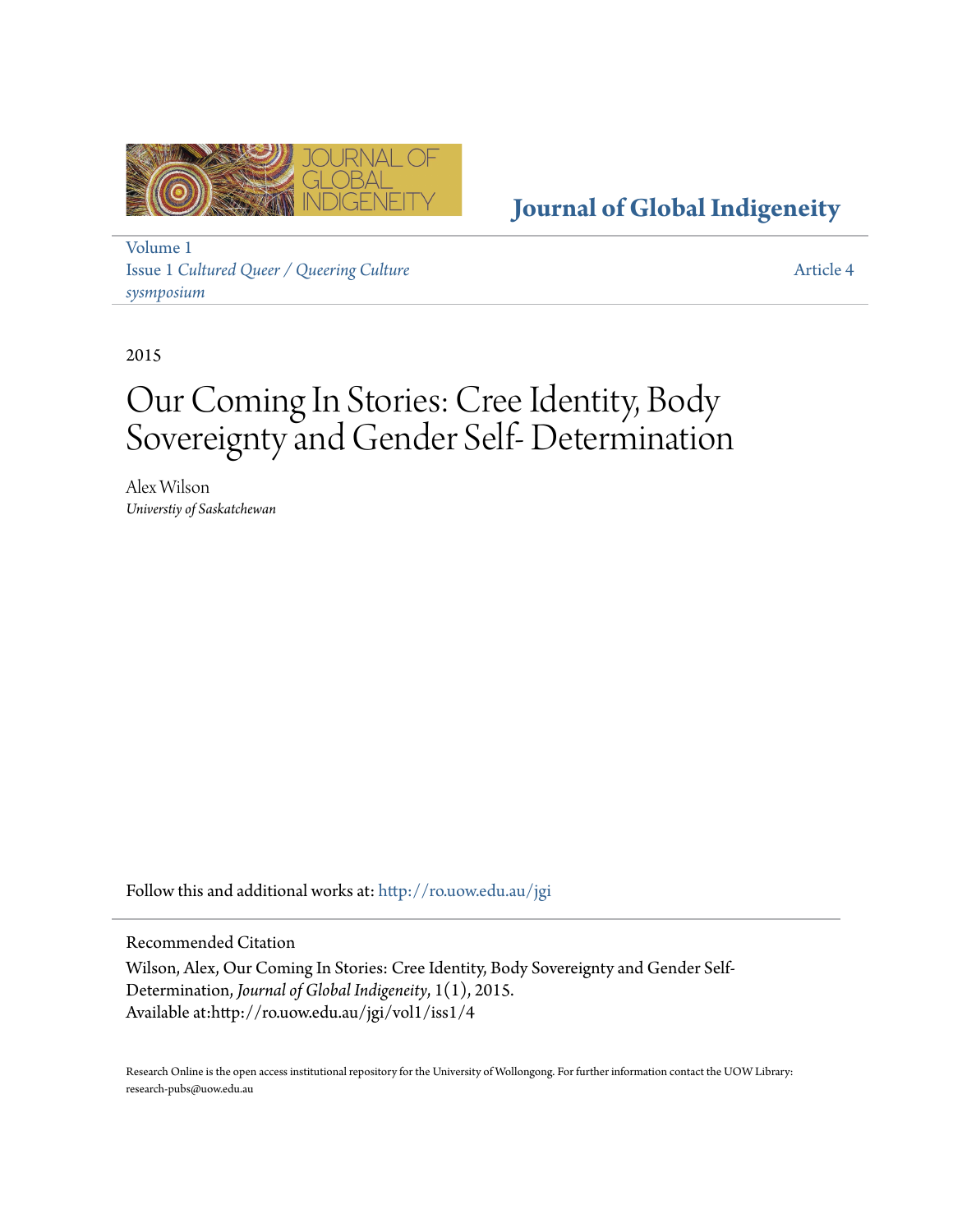# Our Coming In Stories: Cree Identity, Body Sovereignty and Gender Self-Determination

#### **Abstract**

This presentation will share an understanding of Cree traditional law and discuss its contemporary application in relation to gender and sexual diversity. I will offer a brief history of how the sexuality and bodies of Indigenous, specifically Cree two spirit (LGBTQ) people became regulated through governmental and church policy and discuss how the social movement Idle No More has validated traditional understandings and practices. Through research and examples, personal observations, stories and experiences, the meaning and importance of body sovereignty and gender self-determination and expression will be presented as necessary aspects of undoing systemic forms of oppression and revisioning as a positive 'coming in' process.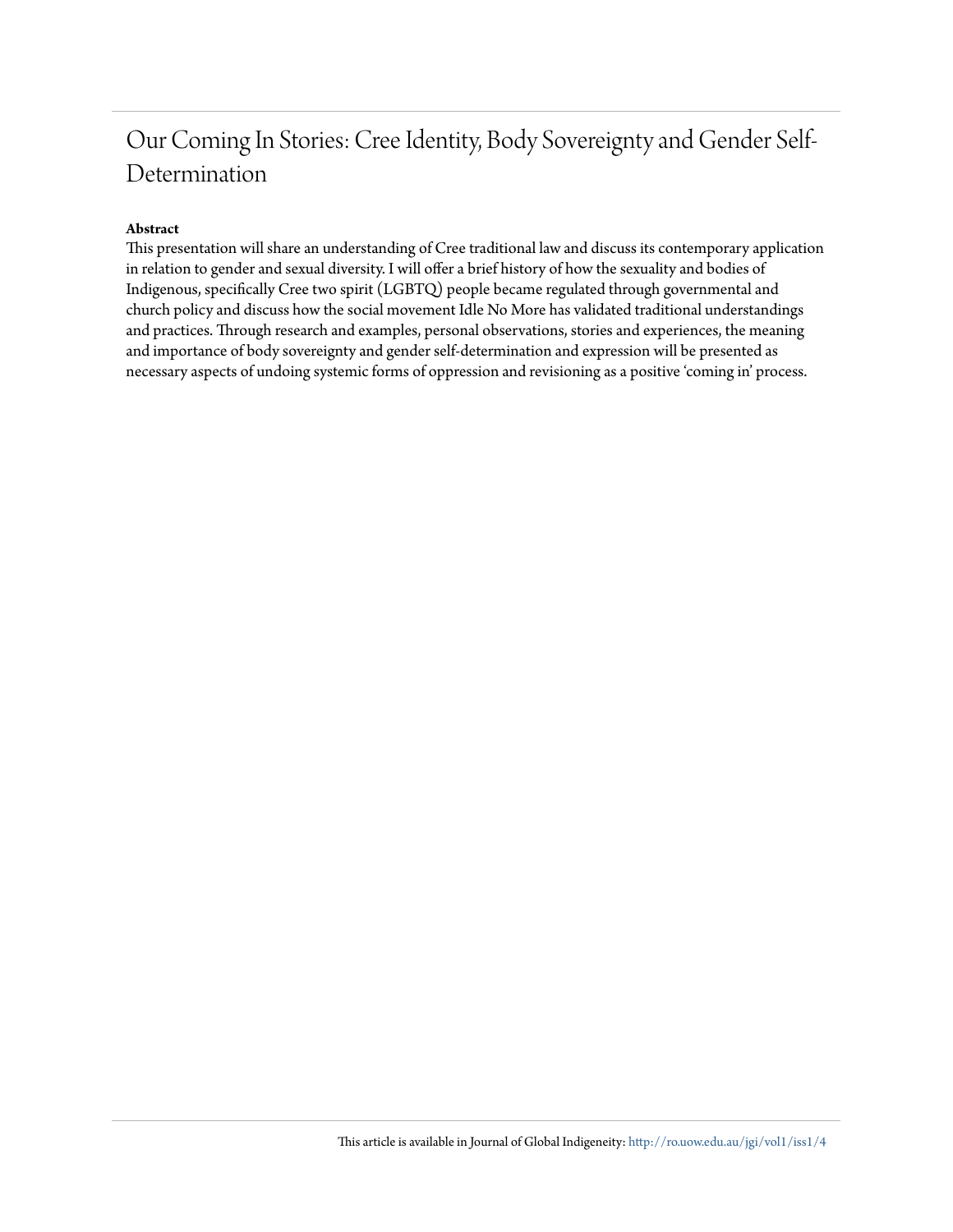# **Our Coming In Stories: Cree Identity, Body Sovereignty and Gender Self-Determination**

# **Alex Wilson**

In Canada, as elsewhere in the world, the process of colonization has advanced itself through a steady attack on the lands, bodies, cultures, identities, and ways of being of Indigenous peoples. And in Canada, as elsewhere, we – and our lands, bodies, cultures, identities, and ways of being – have just as steadily resisted and persisted.

#### **Connected to Body, Connected to Land<sup>1</sup>**

I am a two-spirit member of the Opaskwayak Cree Nation. My family clan name is *Wassenas*, which translates as 'reflecting light from within'.<sup>2</sup> I recognize that that light is one form of the unextinguishable energy that has been passed to me from my ancestors and through my family and community. In our traditional spirituality, we find guidance in a Great Mystery, that is, that we are connected to everything by spiritual energy, joining us in a limitless circle that encompasses the past, present and future. Following from this are the Cree principles of *kakinow ni wagomakanak* (we are in relationship with the land, waters, plants, animals and other living creatures), *a-kha ta neekanenni miso-an* (we are all equally important), *sakihiwawin* (a commitment to act in ways that express love), and *mino pimatisiwin* (we are responsible to live in conscious connection with the land and living things in a way that creates and sustains balance – or, as my father translates from our dialect, to live beautifully). We understand that the nature of the cosmos is to be in balance and that when balance is disturbed, it must and will return.

#### **Restoring Balance**

 

Two-spirit identity is one way in which balance is being restored to our communities. Throughout the colonial history of the Americas, aggressive assimilation policies have attempted to displace our own understandings, practices and teachings around sexuality, gender and positive relationships and replace them with those of Judeo Christianity (Cannon 1998; Driskill, Finley, Gilley, & Morgensen, 2011; Wilson, Two-spirit identity: Active resistance to multiple oppressions, 2009). To recognize ourselves as two-spirit is to declare our connection to the traditions of our own people.

The term two-spirit first came to the Cree teacher Myra Laramee, who then shared it with a gathering of Indigenous LGBTQI people from throughout North America (held in southern Manitoba in 1990) (McLeod, n.d.). The term was taken up quickly as a self-

<sup>&</sup>lt;sup>1</sup> "Connected to body, connected to land" is one of the many Indigenous teachings shared the Native Youth Sexual Health Network (discussed later in this article).

 $2^2$  The Cree translations and teachings presented in this paragraph (and throughout this article) were shared with me by my grandparents, Beatrice and Charlie Wilson, and my parents, Stan and Peggy Wilson, and other community and family members.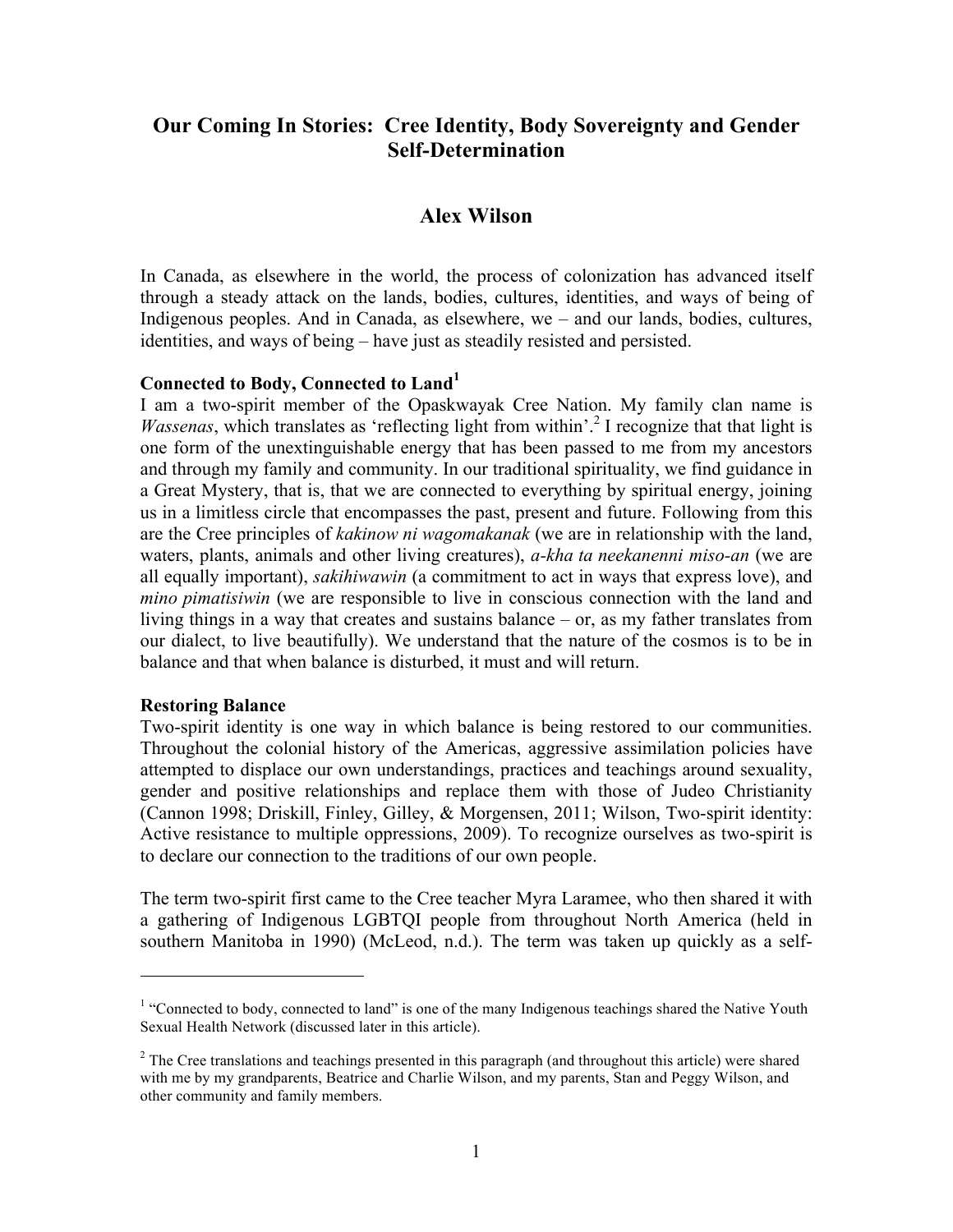identifier and many two-spirit people (particularly at that time) have taken it to mean that each of us possesses some balance of masculinity and femininity or male and female energy. As a self-identifier, two-spirit acknowledges and affirms our identity as Indigenous peoples, our connection to the land, and values in our traditional cultures that recognize and accept gender and sexual diversity.

The recognition and acceptance of gender and sexual diversity is reflected in the language, spirituality and culture of my own people. Our Cree dialect does not include gender-distinct pronouns. Rather, our language is 'gendered' on the basis of whether or not something is animate (that is, whether or not it has a spiritual purpose and energy). Our creation story takes us back to the stars, and a central figure or character is *Weesageychak*, represented by the constellation other people call Orion. A trickster and a teacher, *Weesageychak* shifts gender, form and space to playfully teach us about ourselves and our connection to the wider universe, land and waters, living things and each other.

# **Cultural Disruption**

When European newcomers first began to explore and settle our lands, they brought with them their commitment (rooted in their own cultures, spirituality and ways of being) to heteropatriarchy and gender binaries. They saw the acceptance of gender and sexual diversity that prevailed in our lands as sinful and threatening. As the Spanish explorer Cabeza de Vaca stated in the early 1500s, it was "a devilish thing" (1852, p. 538). Historic records show that violence on the bodies of Indigenous people who did not conform to the gender and sexual norms of the European newcomers began soon after their arrival. In 1513, forty Indigenous people whom the explorer Balboa had identified as "sodomites" were executed (Goldberg 1992, p. 180). The imposition of Christianity, laws such as Canada's Indian Act that apply only to Indigenous peoples, and the residential and boarding school systems imposed by the Canadian and American governments continued the work of Columbus and his fellow explorers. As part of an ongoing effort to assimilate Indigenous peoples, we were forcibly separated from each other and from our traditional cultures, lands, spirituality, languages, and ways of being. Throughout, our bodies, genders and sexualities have been regulated in a continuum of violence. Penalized and punished for our acceptance of gender and sexual variance, many of us learned that the most certain way to survive was to take these teachings underground, out of sight of the colonizers.

These experiences continue to affect our people, communities, and nations. Today, some of our traditional Elders and spiritual teachers have adopted and introduced understandings and practices and understandings that were not part of their own cultures prior to colonization and the imposition of Christianity. For example, a recent queer pride celebration in a community that lies within the territory of my Nation (Swampy Cree) included a sweat lodge ceremony. When two-spirit and other participants arrived to take part in the ceremony, the Elder leading the ceremony demanded that some in the group change their clothing to conform with what he perceived their gender to be and added the warning that if he suspected that they had dressed inappropriately, they would be required to prove their gender identity. In the face of this direct assault on their body sovereignty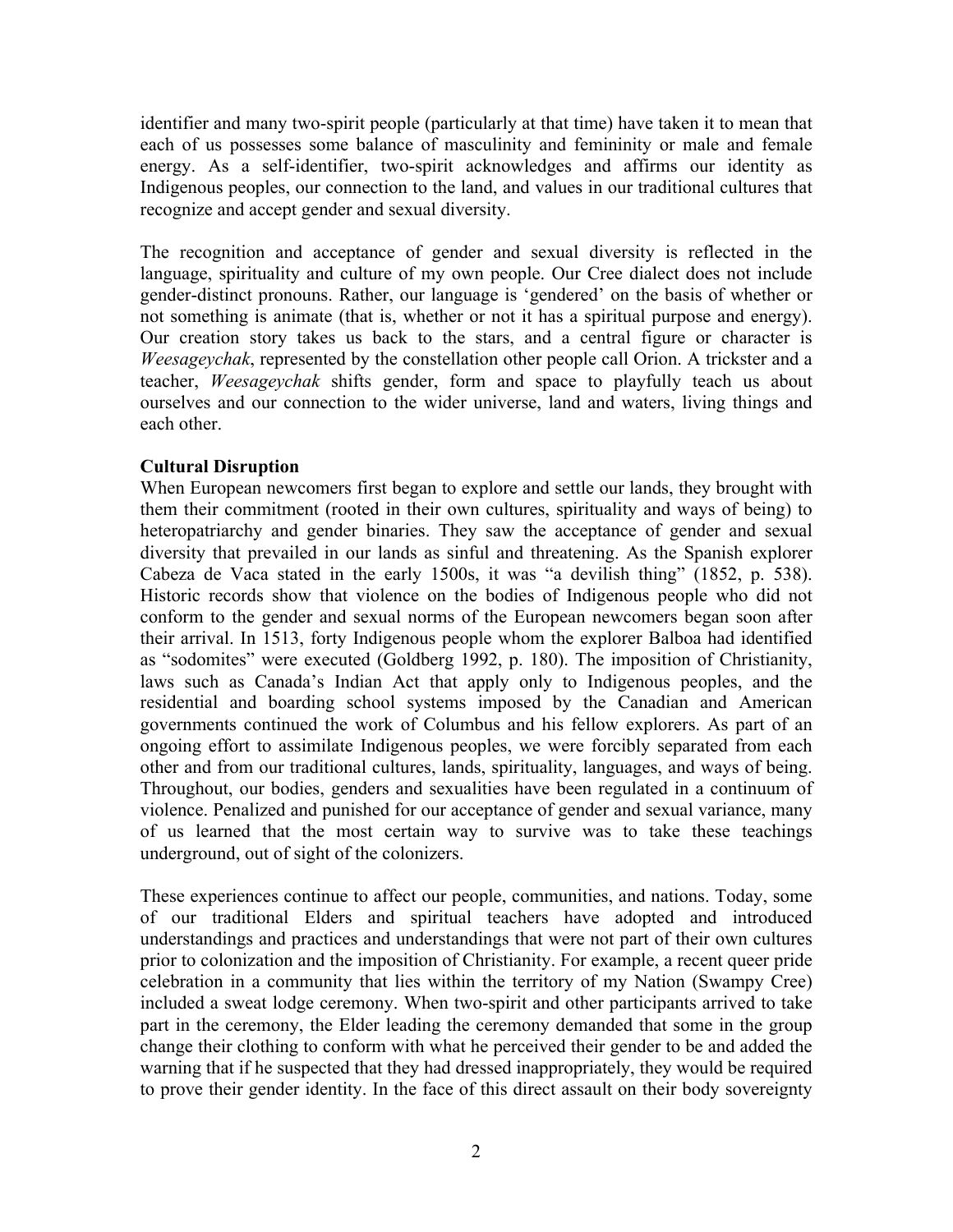and gender self-determination, three people left the ceremony<sup>3</sup>. The role of Elders in our communities includes the sharing of traditional teachings with youth that will help them understand their own experiences, including their expressions of gender identity and sexuality. However, in most of our Indigenous cultures where gender and sexual diversity were once accepted and valued, our traditional teachings, ways of being, spirituality, and languages were disrupted and displaced through the processes of colonization, Christianization and assimilation. The result (as the incident described above demonstrates) is that some of our own present-day cultural teachings and practices extend the continuum of violence that two-spirit people have been subject to since colonization began.

In our home communities, two-spirit people are frequently subject to interconnected homophobia, transphobia and misogyny, and in the larger society they are additionally subject to structural and individual racism and classism. This has had devastating impacts on the two-spirit community. The suicide rate for LGBTQ Indigenous youth is ten times higher than that of any other group in the United States. Thirty-nine percent of two-spirit women and 21% of two-spirit men have attempted suicide (Fieland, Walters, & Simoni, 2007). In a recent study of transgendered and gender non-conforming Indigenous people in the United States, nearly one-quarter lived in extreme poverty, elevated rates of HIV were found, and more than half of respondents (56%) had attempted suicide (National Center for Transgender Equality, 2012).

# **Coming In**

There is much work to be done, then, to undo the work that has been done upon us. When we call ourselves two-spirit people, we are proclaiming sovereignty over our bodies, gender expressions and sexualities. In my own research with Cree and Ojibwe two-spirit people, I heard many stories of 'coming in' (Wilson 2007; 2008; 2009). Coming in does not centre on the declaration of independence that characterizes 'coming out' in mainstream depictions of the lives of LGBTQI people. Rather, coming in is an act of returning, fully present in our selves, to resume our place as a valued part of our families, cultures, communities, and lands, in connection with all our relations.

We do not do this work alone. Idle No More is an international grassroots movement that brings Indigenous and non-Indigenous people together to honour the sovereignty of Indigenous people and Nations, and to protect the land and water. Idle No More was organized in resistance to oppressive colonial ideologies and laws, and its activities have included public education on the regulation of sexuality and gender (Idle No More, n.d.; Zahody 2014). The Native Youth Sexual Health Network is an organization by and for Indigenous youth that works across issues of sexual and reproductive health, rights and justice throughout Canada and the United States, with activities that include education, advocacy and outreach with two-spirit and LGBTQ youth (Native Youth Sexual Health Network, n.d.).

 

 $3$  Members of this group contacted me directly to tell me of this experience.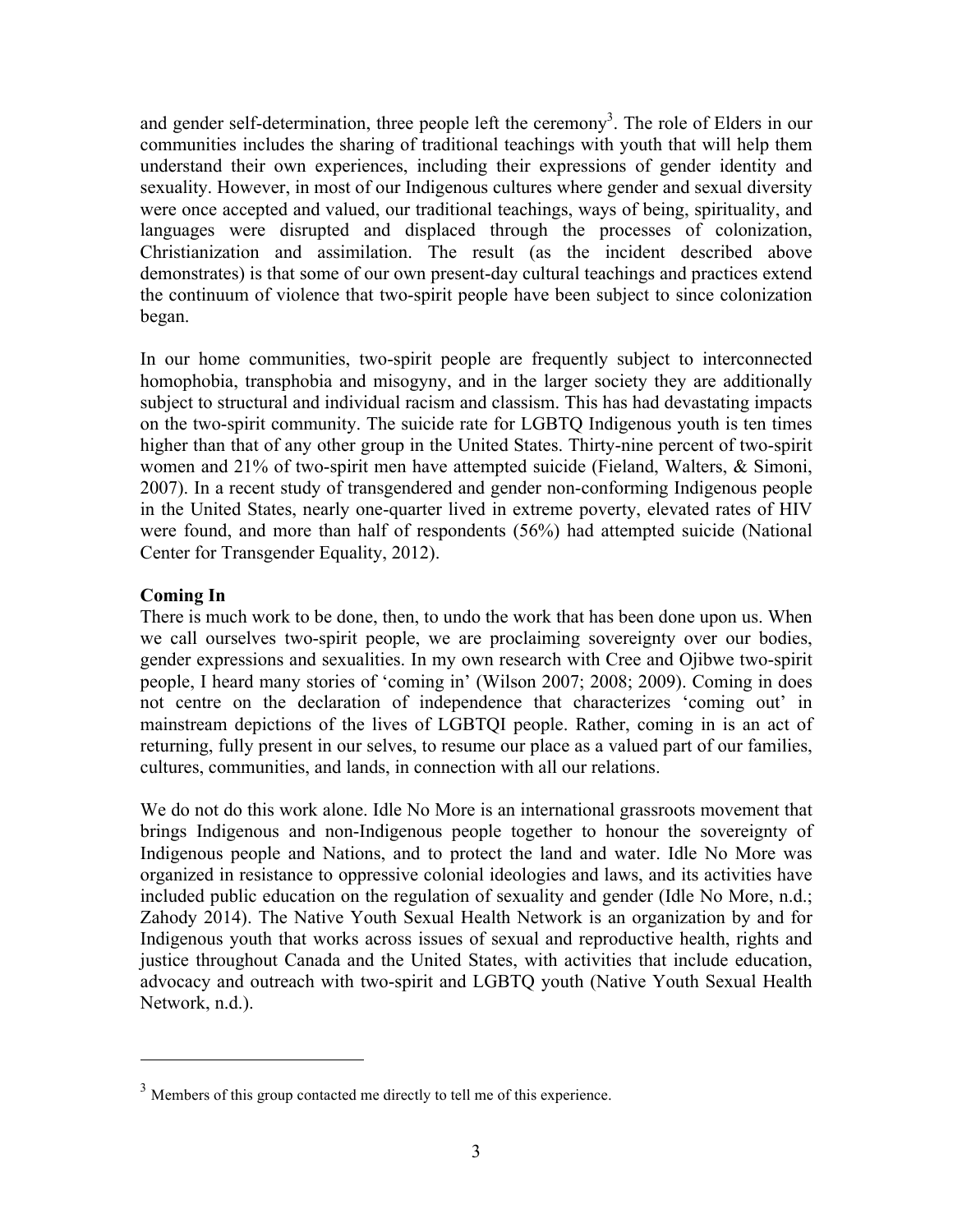In both these movements, Indigenous sovereignty over our lands is inseparable from sovereignty over our bodies, sexuality and gender self-expression. This is at the root of the very contemporary understanding of identity held by many two-spirit youth today. When the term two-spirit first appeared, the meaning most often attached to it reflected a binary construction of gender identity. As the two-spirit activist Cheyenne Fayant-McLeod states, "Two-spirit means being queer and Indigenous, not that you are half man half woman. Depending on which tribe you're from, who your grandparents are and have experienced, there are many, many different stories about what being queer means in Indigenous communities" (Tyndall, 2013). Someone else observed, our current understandings of the identity of LGBTQI people is "evolving or changing, and the term two-spirit is a placeholder until something comes along that more accurately fits the full continuum of who we are in the contemporary context" (Dylan Rose, personal communication, August 2011).

**About the author:** Dr. Alex Wilson (Opaskwayak Cree Nation) is an Associate Professor and the Academic Director of the Aboriginal Education Research Centre at the University of Saskatchewan. Her scholarship has greatly contributed to building and sharing knowledge about Two Spirit identity, history and teachings, Indigenous research methodologies and the prevention of violence in the lives of Indigenous peoples. As a community activist and Idle No More organizer, her work also focuses on interventions that prevent the destruction of land and water.